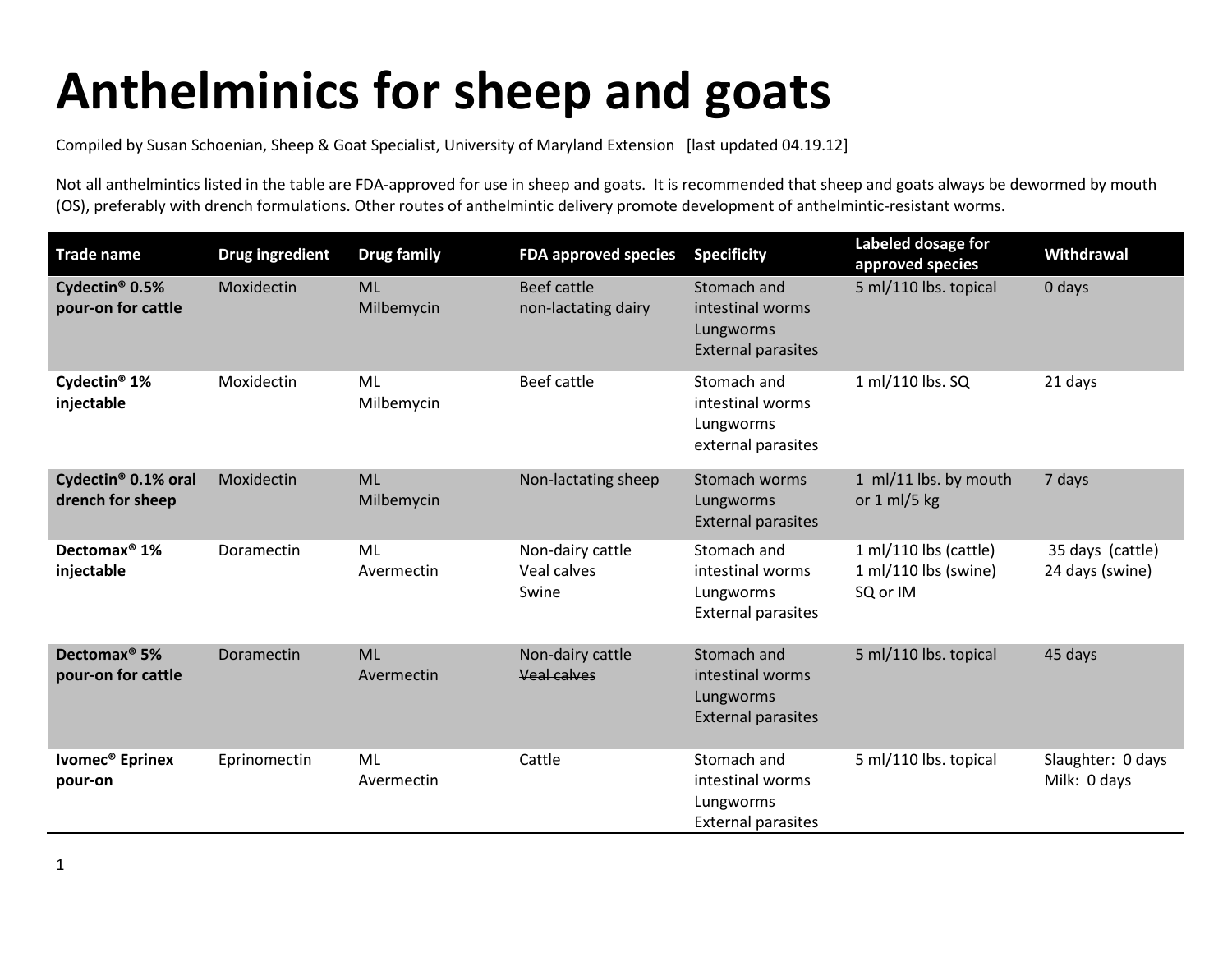| <b>Trade name</b>                                                  | <b>Drug ingredient</b>      | <b>Drug family</b>      | <b>FDA approved species</b>                                                     | <b>Specificity</b>                                                                        | Labeled dosage for<br>approved species              | Withdrawal                          |
|--------------------------------------------------------------------|-----------------------------|-------------------------|---------------------------------------------------------------------------------|-------------------------------------------------------------------------------------------|-----------------------------------------------------|-------------------------------------|
| Ivomec <sup>®</sup> pour-on<br>for cattle                          | Ivermectin                  | <b>ML</b><br>Avermectin | Beef cattle<br>Dairy calves<br><b>Veal calves</b>                               | Stomach and<br>intestinal worms<br>Lungworms<br><b>External parasites</b>                 | 1 ml/22 lbs. topical                                | 48 days                             |
| Ivomec <sup>®</sup> Plus<br>injection                              | Ivermectin<br>Clorsulon     | ML<br>Avermectin        | Beef cattle<br>Non-breeding dairy                                               | Stomach and<br>intestinal worms<br>Lungworms<br><b>External parasites</b><br>Liver flukes | 1 ml/110 lbs SQ                                     | 56 days                             |
| Ivomec <sup>®</sup> 1%<br>injection                                | Ivermectin                  | <b>ML</b><br>Avermectin | <b>Beef cattle</b><br>Non-breeding dairy<br><b>Veal calves</b><br>Cervid, Bison | Stomach and<br>intestinal worms<br>Lungworms<br><b>External parasites</b>                 | 1 ml/110 lbs.(cattle)<br>1 ml/75 lbs. (swine)<br>SQ | 35 days (cattle)<br>28 days (swine) |
| Ivomec <sup>®</sup> Liquid<br>Primectin <sup>™</sup> drench        | Ivermectin                  | ML<br>Avermectin        | Sheep                                                                           | Stomach and<br>intestinal worms<br>(adult, L4)<br>Lungworms<br>Nasal bots                 | 3 ml/26 lbs. OS                                     | 11 days slaughter<br>Milk - $?$     |
| Prohibit <sup>™</sup> soluble<br>drench powder<br><b>Tramisol®</b> | Levamisole<br>hydrochloride | <b>NIC</b>              | <b>Beef cattle</b><br>Non-breeding dairy<br>Sheep                               | Stomach and<br>intestinal worms<br>Lungworms                                              | Depends upon dilution                               | 3 days (sheep)<br>2 days (cattle)   |
| Quest <sup>®</sup> gel                                             | Moxidectin                  | <b>ML</b><br>Milbemycin | Equine                                                                          | Small strongyles                                                                          | 0.4 mg/2.2 lbs. OS                                  | <b>NA</b>                           |
| <b>Rumatel<sup>®</sup></b>                                         | Morantel tartrate           | <b>NIC</b>              | Cattle<br>Goats                                                                 | Mature<br>roundworms                                                                      | 0.44 to 4.4 g per lb. of<br>feed                    | 14 (cattle)<br>30 days (goats)      |
| Safeguard®<br>10% suspension                                       | Fenbendazole                | <b>BDZ</b>              | Cattle<br>Goats                                                                 | Stomach and<br>intestinal worms<br>Lungworms                                              | 2.3 ml/100 lbs. OS                                  | 8 days (cattle)<br>6 days (goats)   |
| Strongid <sup>®</sup> paste                                        | Pyrantel<br>pamoate         | <b>NIC</b>              | Equine                                                                          | Small and large<br>strongyles                                                             | 3 mg/lb. OS                                         | <b>NA</b>                           |